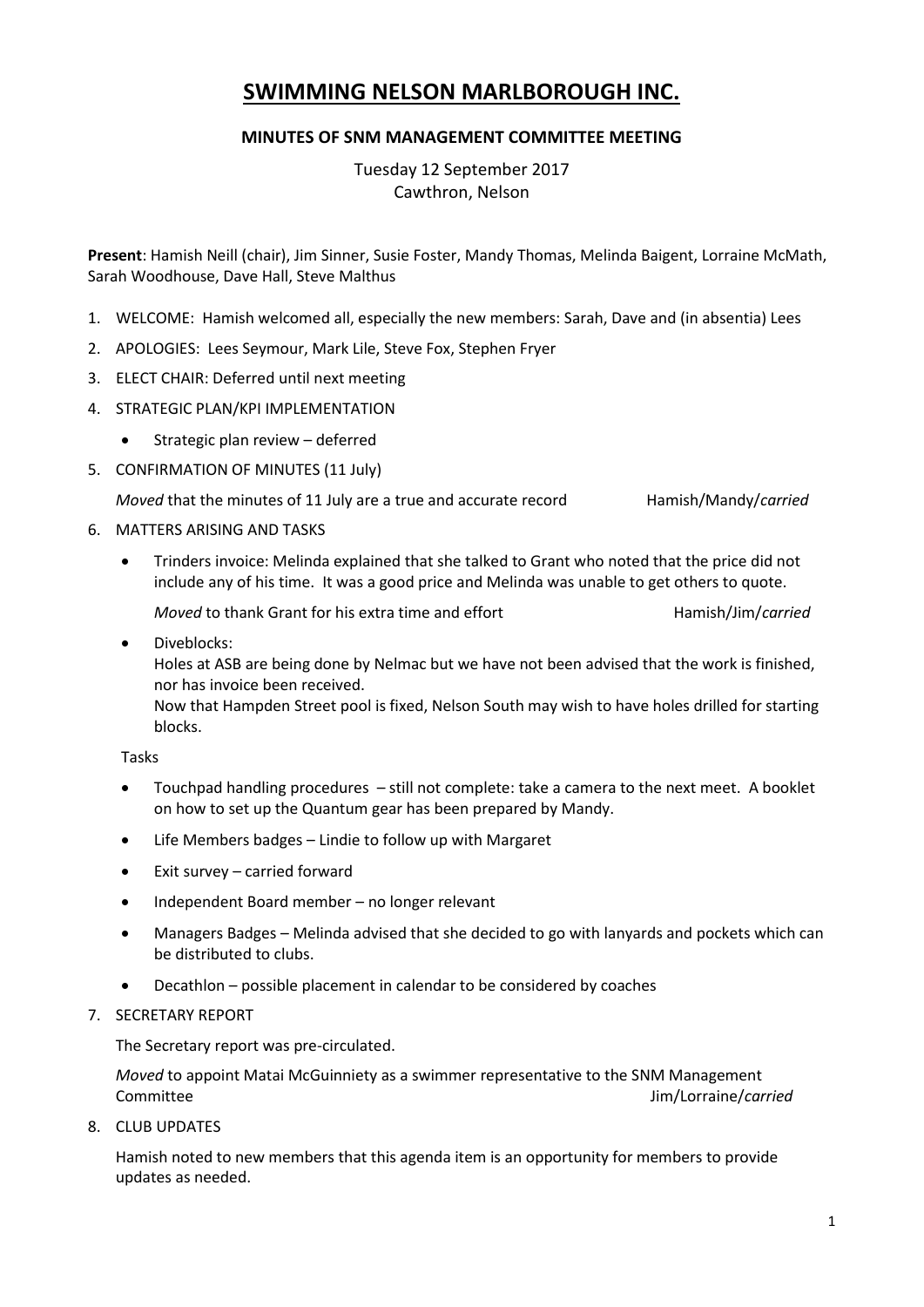- Nelson South: Dave reported that the old pipes have been fixed by Nelmac. Planning to open the pool on 28 October. Rata Foundation provided funds for repairs to the large pool. Hampden PTA provided funds for small pool repairs.
- Tasman: RAC pool air and water quality continue to be fairly good, every now and then it's a problem. There are also problems with broken tiles and slippery surfaces.
- 9. TREASURER REPORT

*Moved* to approve the following payments:

| Jim reimbursement<br>(postage,<br>SNZ AGM travel, SGM food) |                           | \$973.29           |                                         |
|-------------------------------------------------------------|---------------------------|--------------------|-----------------------------------------|
| Speedy print                                                |                           | \$74.50            |                                         |
| Stadium 2000                                                | <b>SISS</b><br><b>SIC</b> | \$960<br>\$6442.89 | (Jim & Lorraine to check session times) |
| Sport Tasman                                                |                           | \$23               |                                         |
| Name Plate Engravers                                        |                           | \$209.20           |                                         |
| <b>Tasman Trophy engraving</b>                              |                           | \$13.60            |                                         |
| Susie reimbursement (website)                               |                           | \$21.85            |                                         |

Susie/Hamish/*carried*

Susie thanked Jim for doing a thorough job of reconciling fees etc for the major meets this winter.

# 10. REGISTRAR REPORT/MEETS MANAGEMENT

Jim spoke to his pre-circulated registrar's report.

• SNM SC Champs

*Moved* that the Management Committee

- a) Ask the Technical Committee and coaches to review the Warmup procedure
- b) Confirm that, for future SC champs, medals will be awarded for relays, and award them retrospectively for NM SC Champs 2017
- c) Recommend that the Board update the Standing Orders to refer to the new trophies and state that medals will be awarded for each event

Jim/Hamish/*carried*

Melinda will follow up on awarding medals for relays. Agreed to award the old medals (Mandy B has medals).

Mandy handed over the SI Champs trophy for top region and Hamish will arrange to get it to Otago.

Meet Calendar

*Moved* to approve the calendar (attached) Moved to approve the calendar (attached) Jim/Steve M/*carried* 

*Moved* to agree that:

- o NM SC champs be co-hosted by Blenheim
- o NM C&T champs be co-hosted by Nelson South
- o NM LC champs be co-hosted by Tasman

and that co-host clubs will share in the profits in accordance with the profit sharing policy

Jim/Melinda*/carried*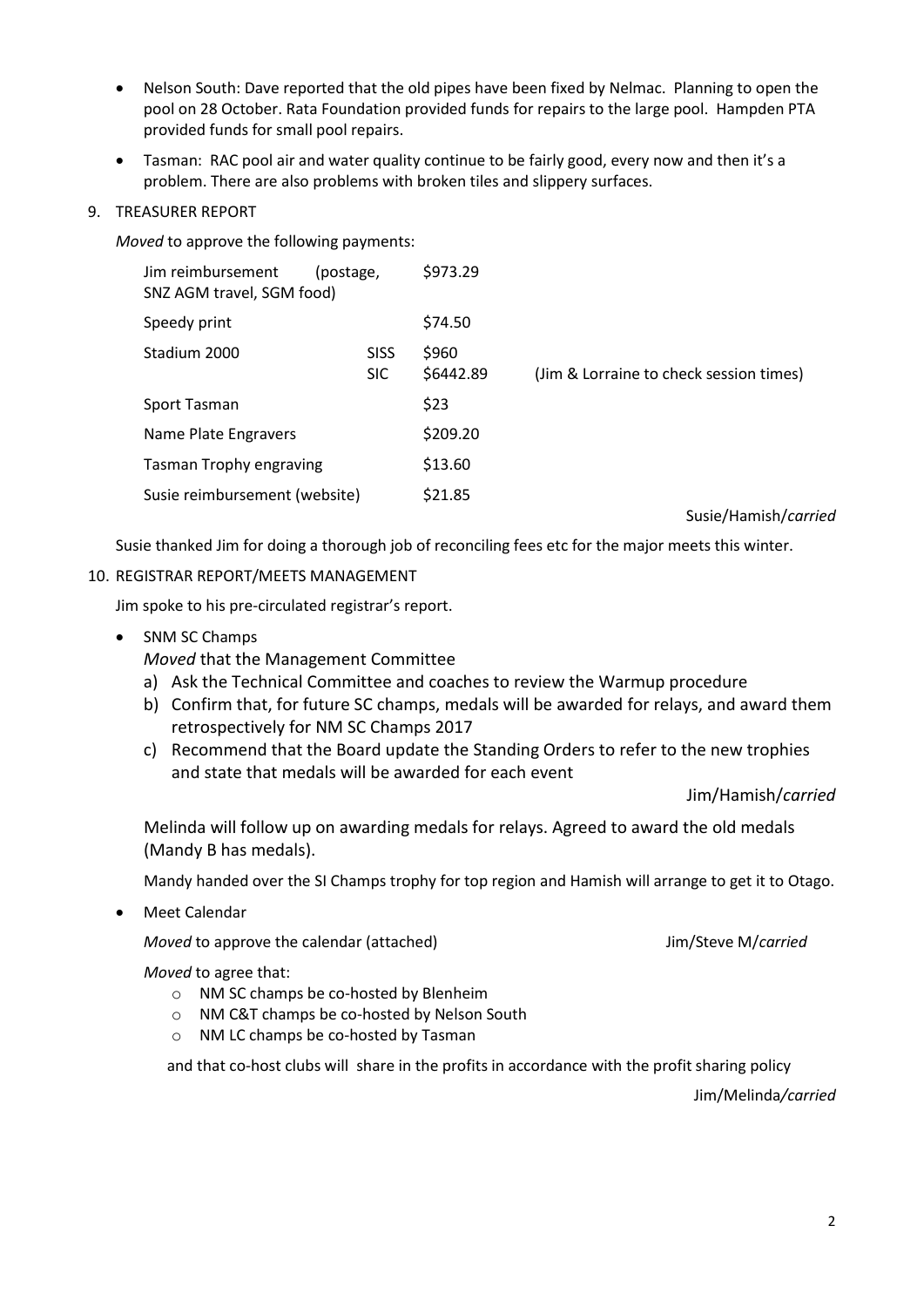#### NM LC Champs

*Moved* that the Management Committee:

- a) invite clubs to comment on the composition of mixed relays and reply to us by 6 October (Doodle poll)
- b) recommend amending standing orders to clarify that Buchanan Cup is awarded for LC Champs events (only)

Jim/Lorraine/*carried*

*Moved* to approve the Registrar's report and confirm the following as NM records:

# **Canterbury-West Coast SC Champs 21-23 July 2017**

| 200 Back       | SC  | 14   | F | 2:28.78 | <b>Bree Anderson</b> | <b>TASNM</b> |
|----------------|-----|------|---|---------|----------------------|--------------|
| 400 IM         | SC  | 14   | F | 5:12.40 | <b>Bree Anderson</b> | <b>TASNM</b> |
| 50 Free        | SC  | 18   | м | 23.57   | Sam McKenzie         | <b>TASNM</b> |
| 100 Free       | SC. | 18   | м | 51.09   | Sam McKenzie         | <b>TASNM</b> |
| 200 Free       | SC. | 18   | м | 1:50.54 | Sam McKenzie         | <b>TASNM</b> |
| 400 Free       | SC. | 18   | М | 3:56.71 | Sam McKenzie         | <b>TASNM</b> |
| 100 Breast     | SC. | 18   | М | 1:03.94 | Sam McKenzie         | <b>TASNM</b> |
| 200 Breast     | SC. | 18   | м | 2:25.10 | Sam McKenzie         | <b>TASNM</b> |
| <b>100 Fly</b> | SC  | 18   | м | 58.63   | Sam McKenzie         | <b>TASNM</b> |
| 200 Free       | SC  | Open | м | 1:50.54 | Sam McKenzie         | <b>TASNM</b> |
| 100 Breast     | SC  | Open | м | 1:03.94 | Sam McKenzie         | <b>TASNM</b> |
|                |     |      |   |         |                      |              |

# **SNM SC Champs 4-6 Aug 2017**

| 800 Free | SC        | 10 & U            | F | 12:30.99 | <b>Brooke Swan</b>      | <b>TASNM</b> |
|----------|-----------|-------------------|---|----------|-------------------------|--------------|
| 50 Fly   | <b>SC</b> | 10 & U            | F | 38.11    | <b>Brooke Swan</b>      | <b>TASNM</b> |
| 100 Back | <b>SC</b> | $12 \overline{ }$ | F | 1:11.81  | <b>Isabella Thurlow</b> | <b>TASNM</b> |
| 200 Back | <b>SC</b> | 14                | F | 2:27.51  | <b>Bree Anderson</b>    | <b>TASNM</b> |
| 400 IM   | SC.       | 14                | F | 5:12.34  | <b>Bree Anderson</b>    | <b>TASNM</b> |
| 800 Free | <b>SC</b> | 11                | М | 11:30.64 | Ryan Marsh              | <b>BLENM</b> |
| 400 IM   | <b>SC</b> | 11                | М | 6:28.27  | Ryan Marsh              | <b>BLENM</b> |
| 50 Free  | <b>SC</b> | 18                | М | 23.23    | Sam McKenzie            | <b>TASNM</b> |
| 100 Free | <b>SC</b> | 18                | М | 49.66    | Sam McKenzie            | <b>TASNM</b> |
| 200 Free | <b>SC</b> | 18                | М | 1:49.36  | Sam McKenzie            | <b>TASNM</b> |
| 100 Free | <b>SC</b> | Open              | М | 49.66    | Sam McKenzie            | <b>TASNM</b> |
| 200 Free | SC        | Open              | М | 1:49.36  | Sam McKenzie            | <b>TASNM</b> |

### **South Island Champs 25-27 Aug 2017**

| SC        | 12   | F | 32.41   | <b>Isabella Thurlow</b> | <b>TASNM</b> |
|-----------|------|---|---------|-------------------------|--------------|
| <b>SC</b> | 14   | F | 9:18.08 | Sierra Thomas           | <b>TASNM</b> |
| SC        | 14   | F | 2:21.65 | <b>Bree Anderson</b>    | <b>TASNM</b> |
| <b>SC</b> | 14   | F | 2:25.46 | <b>Bree Anderson</b>    | <b>TASNM</b> |
| <b>SC</b> | 15   | F | 2:25.26 | Ruby-Lou Stuart         | <b>NLSNM</b> |
| <b>SC</b> | 17   | F | 29.78   | Clara Foster            | <b>NLSNM</b> |
| <b>SC</b> | 14   | м | 4:55.55 | <b>Bendi Kepess</b>     | <b>TASNM</b> |
| SC        | 18   | м | 56.60   | Sam McKenzie            | <b>TASNM</b> |
| SC        | Open | м | 56.60   | Sam McKenzie            | <b>TASNM</b> |
|           |      |   |         |                         |              |

Jim/Lorraine/*carried*

#### 11. PUBLICITY/COMMUNICATION REPORT

There were articles on SISS, NM SC and SIC. SNZ also published bit on para swimmers records. Susie will forward links to articles to NZSwim.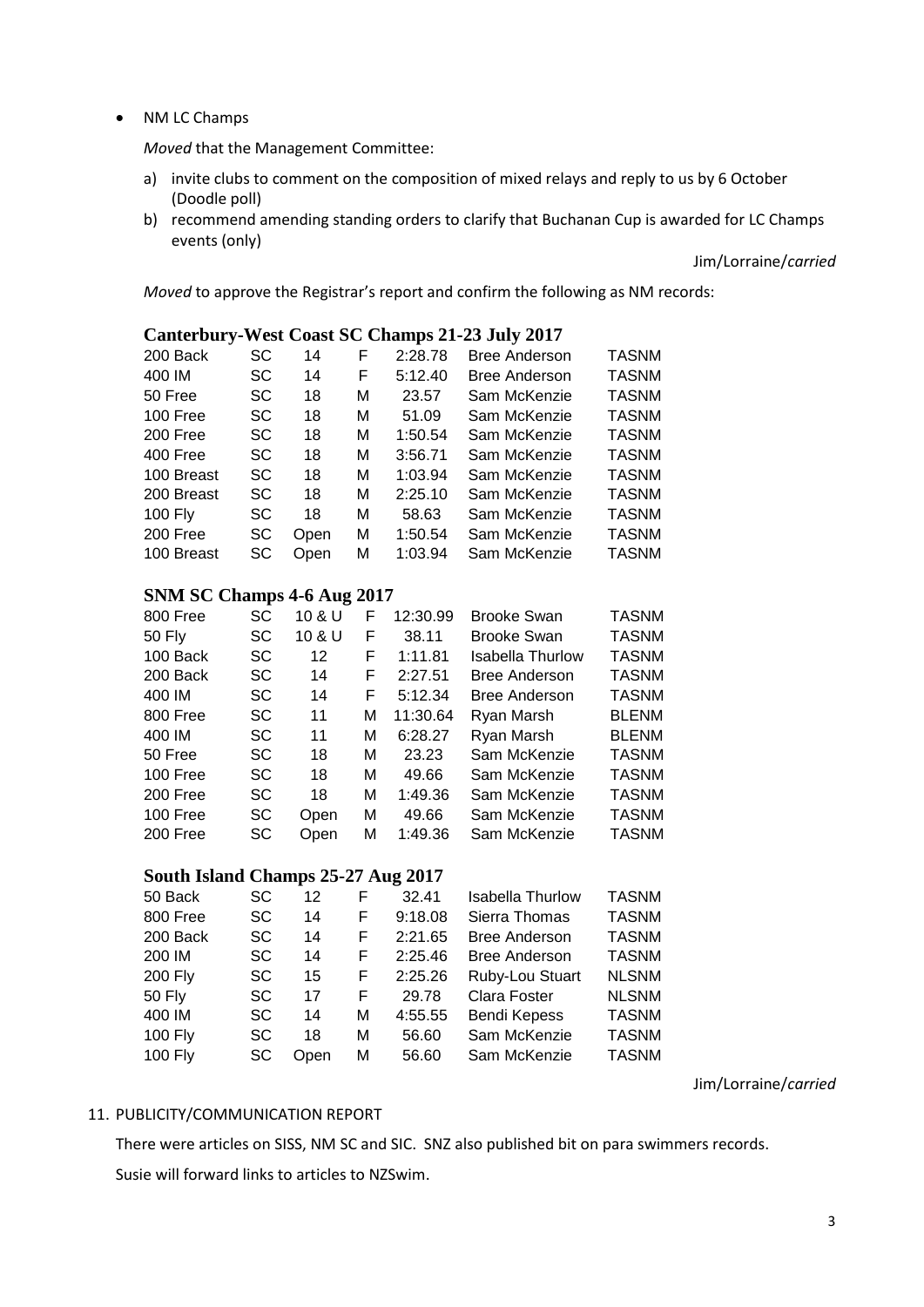#### 12. FUNDING REPORT

Melinda has initiated inquiries for a 10-lane piccolo score board.

Funding wish list:

Medals Lane Hire Piccolo 2 more speakers

Agreed that Melinda can apply for any or all of these.

Lane Hire – get quotes LC Champs and SICT and SC Champs (Events coordinators)

13. SNZ LIAISON REPORT

Jim has circulated his report on SNZ AGM. There were no further questions.

Teleconference last Thurs: Head Coach has resigned, email went to region chairs but not admin officers. Hamish to circulate email to Management Committee.

14. TECHNICAL

No report. Request Technical Committee to report to us at the next meeting.

15. COACHING REPORT

No report.

- 16. GENERAL BUSINESS
	- Sam McKenzie visit Mandy will invite to next meeting
	- Diveblock covers –looking for sponsors for covers. Send email to clubs looking for sponsors. Melinda will send material to Lindie for circulation to Nelson clubs.
	- Confirm portfolios

|       | i. Medals, ribbons, trophies | Mandy and Melinda                          |
|-------|------------------------------|--------------------------------------------|
| ii.   | Strategic Plan & KPIs        | Lees and Sarah                             |
| iii.  | Equipment                    | Steve Fox?                                 |
|       | iv. Technical                | Stephen Fryer/Steve Fox?                   |
| V.    | Registrar                    | Jim                                        |
|       | vi. Treasurer                | Susie                                      |
|       | vii. SNZ liaison             | Hamish                                     |
|       | viii. Events                 | Sarah (NM SC), Dave (NMC&T), Mandy (NM LC) |
|       | ix. Coaching liaison         | Dave Hall                                  |
| X.    | <b>Funding</b>               | Melinda                                    |
| xi.   | <b>Makos Committee</b>       | Hamish, Lorraine                           |
| xii.  | Publicity                    | Mark? Susie (social media)                 |
| xiii. | Secretary                    | Lindie                                     |

Follow up with technical committee re convenor and adding Steve Fox to committee.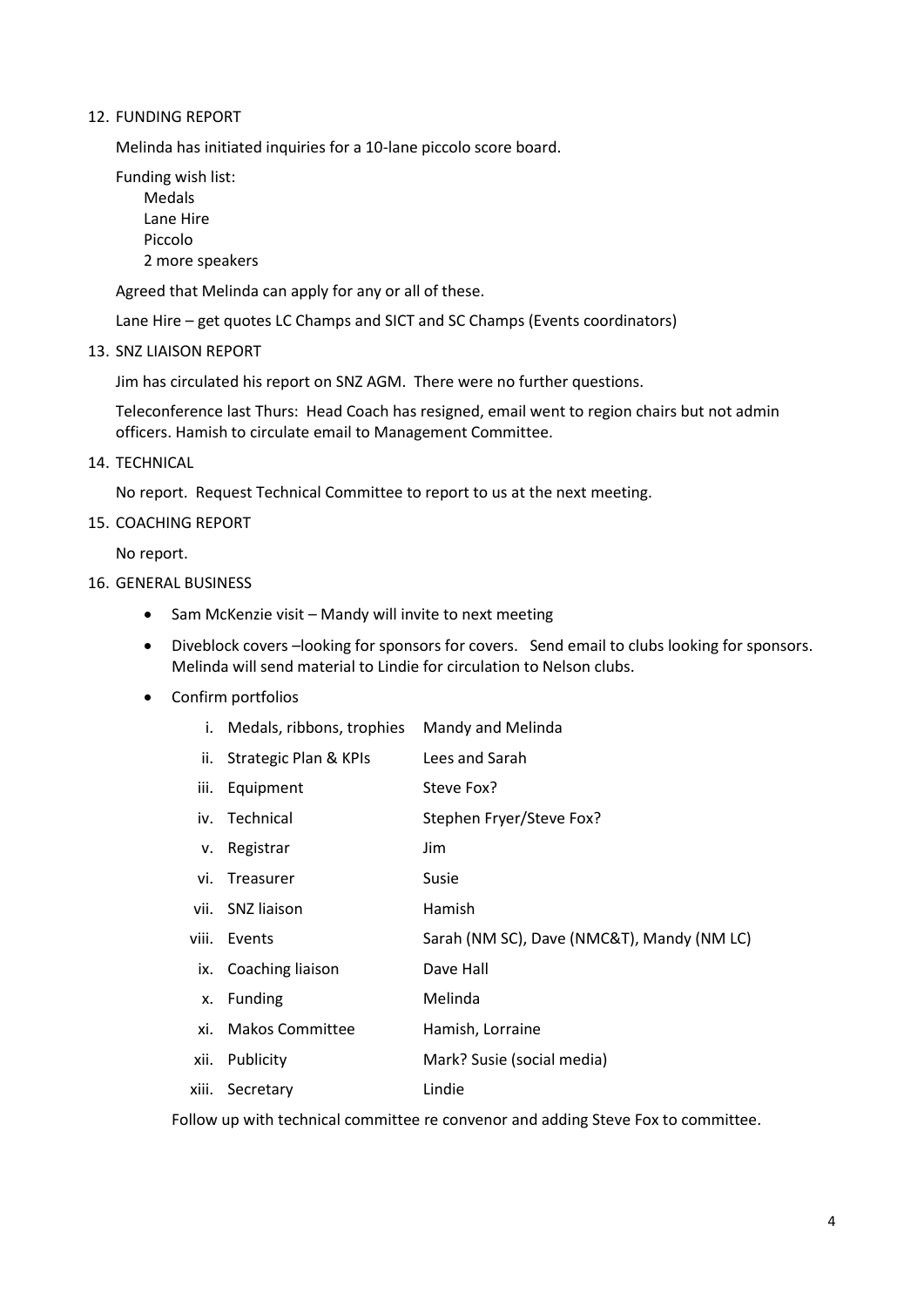Funding policy/profit share model (Hamish & Susie)

Responses were received from Tasman, Nelson South, and Blenheim. There was no convergence of views.

The committee discussed various ideas:

- o Raise the cap per session?
- o Track all the grant funding for SNM meets (lane hire/medals) and then at end of year, divide 50% among the co-hosts on a per session basis?
- o Track all grant funding and then use to support swimmers?

Hamish and Susie will do some further work on scenarios, based on last 2 or 3 meets.

Follow up re SGM

Otago has advised that accommodation bookings will be tight for Junior Festival. Canterbury is seeking views of clubs and regions on whether bookings have been made, but it is a Makos –wide issue. Blenheim and Nelson South have bookings. Tasman does not have bookings, but may be able to use spare space from other clubs.

Attending Festival from 'out of zone': Last year Tasman asked but were advised that it is not allowed.

At SGM, the motion failed to secure the necessary 2/3 votes. The proponent clubs can now talk to the clubs who did not attend the SGM, if they wish, with a view to securing enough votes to warrant calling another SGM.

NEXT MEETING OF MANAGEMENT COMMITTEE – 10 October at 6.30 pm at Cawthron (apologies from Lorraine)

*Agenda items:*

Technical committee report Technical committee convenor and membership Profit share model Fliers for Country & Town meet and LC Champs

Meeting closed at 9.33 pm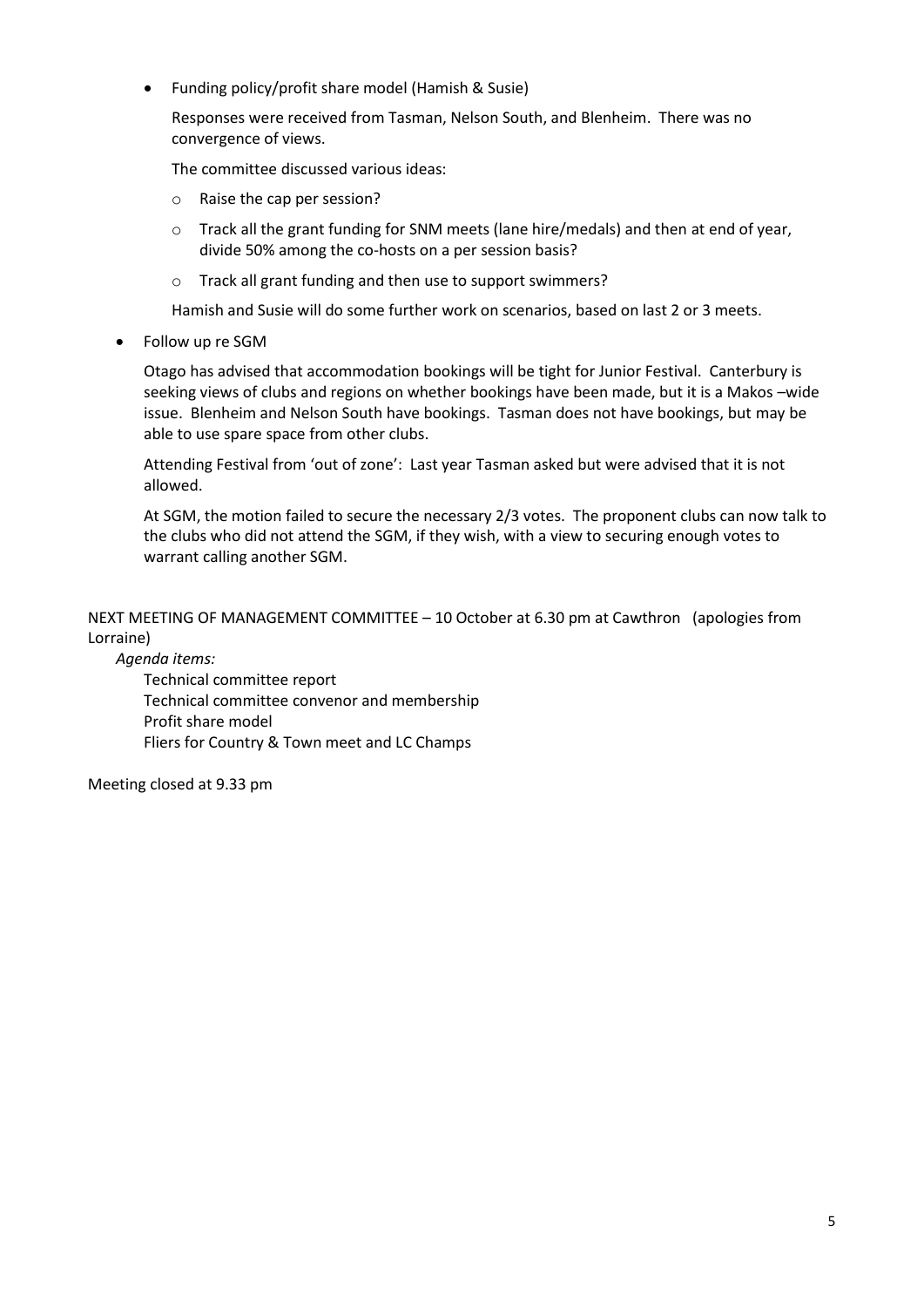

# **SNM Swimming Calendar 2017-18**

| <b>Date</b>   | <b>Meet</b>                                       | Q period ends |
|---------------|---------------------------------------------------|---------------|
| 8 July 2017   | South Island Secondary Schools Champs, Blenheim   | 16 June       |
| 9 July        | Tasman SC meet - 1 session                        |               |
| 22 July       | Blenheim SC meet - 2 sessions                     |               |
| 4-6 Aug       | SNM SC Champs (Blenheim) 5 sessions               | 29 July       |
| 25-27 Aug     | 2016 South Island Champs, Blenheim                | 15 Aug        |
| 15-17 Sept    | NZ Secondary School Champs, Hamilton              | 30 Aug        |
| 16 Sep        | Blenheim SC meet - 2 sessions                     |               |
| 23 Sept       | TSC spring meet - 2 sessions                      |               |
| 3-7 Oct       | NZ Short Course Champs, Auckland                  | 19 Sept       |
| <b>14 Oct</b> | Blenheim SC meet - 1 session                      |               |
| 3 or 25 Nov?? | SNM Decathlon $-2$ sessions                       |               |
|               | Clubs to decide if/when they want this event.     |               |
| 10 Nov        | Nelson South Club night (NSSC only)               |               |
| 11 Nov        | Blenheim SC meet - 1 session                      |               |
| 18 Nov        | Nelson South - Young Guns (HSS Pool) - 2 sessions |               |
| $1-2$ Dec     | Nelson South Club Champs (HSS Pool)               |               |
| $1-3$ Dec     | <b>Blenheim Club Champs</b>                       |               |
| 9 Dec         | Tasman Xmas Ribbon meet - Nayland (2 sessions)    |               |
| 16 Dec        | Motueka Ribbon Carnival                           |               |

| 2018           | <b>Meet</b>                                  | Q period ends |
|----------------|----------------------------------------------|---------------|
| 6 Jan 2018     | Tata Beach Sea Swim                          |               |
| 13 Jan         | SNM Country and Town - Hampden St            |               |
| 13-14 Jan      | NZ Open Water Championships - Taupo          | 19 Dec        |
| 19-22 Jan      | <b>Wellington LC Champs</b>                  |               |
| 27 Jan         | Blenheim meet - 2 sessions                   |               |
| $2-4$ Feb      | SNM Age Groups (Nayland) - 5 sessions        |               |
| 9 Feb          | Nelson South Club Night (NSSC only)          |               |
| 10 Feb??       | SNZ Zonal Meet - Auckland                    |               |
| 10 Feb         | Waimea Ribbon Carnival                       |               |
| 16-18 Feb      | NZ (Makos) Junior Festival - Dunedin         | 28 Jan        |
| 24 Feb         | Nelson South Hot 100s (HSS Pool) - 1 session |               |
| 20, 22, 24 Feb | Waimea Club champs                           |               |
| 3 Mar          | Golden Bay Carnival                          |               |